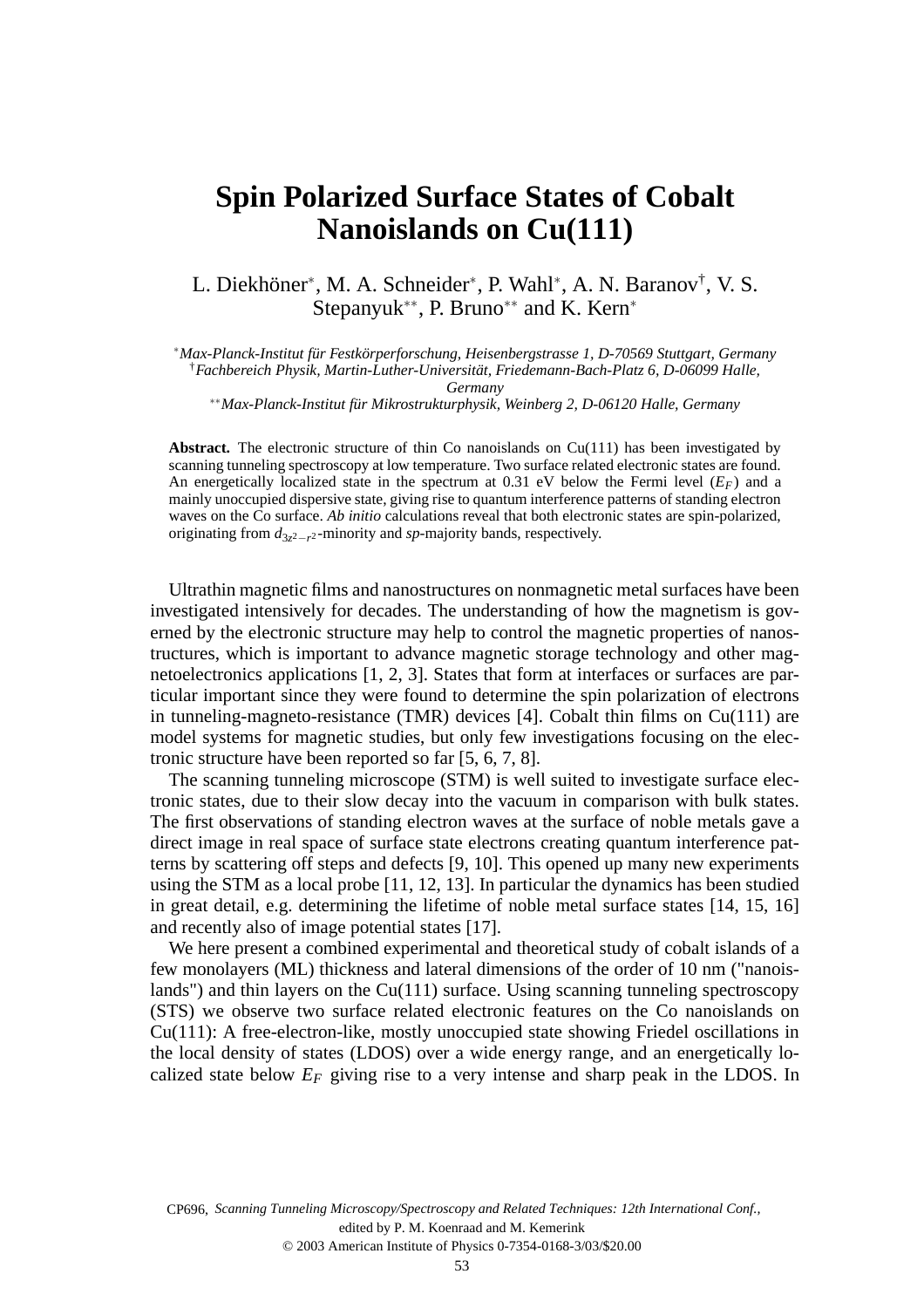

**FIGURE 1.** Representation in 3D of the topography of 2 ML high Co islands on Cu(111), where the *dI/dV* signal ( LDOS) has been superimposed as gray-scale. *V*=0.5 V, *I*=1.8 nA.

order to identify the origin of these states we performed *ab initio* calculations based on density functional theory (DFT) and the Korringa-Kohn-Rostoker (KKR) Green's function method for low-dimensional systems [18]. The calculations are found to be in good agreement with the experiment and show that the former observed state is an *sp*-majority state and the latter originates from mostly a  $d_{3z^2-r^2}$ -minority state with a contribution from an *sp*-minority state.

The experiments were carried out using a home-built ultra high vacuum (UHV, *P*  $< 1 \times 10^{-10}$  mbar) low temperature (*T* = 6 K) STM equipped with a W tip [19]. The single crystal Cu(111) sample was cleaned in UHV by sputter-anneal cycles. Cobalt was evaporated with a rate of  $\sim 0.1$  ML/min on the Cu surface at 290 K using an e-beam evaporator. Immediately after evaporation, the sample was cooled quickly in order to prevent intermixing of Co and Cu and segregation of Cu to the surface of the Co islands [20]. STS was performed to obtain differential conductance (*dI/dV*) maps and spectra, which are proportional to the LDOS [21], using a lock-in technique with a 4.6 kHz bias voltage modulation of 5-50 mV. All bias voltages given are sample voltages with respect to the tip.

The growth of Co on Cu(111) has been an extensively studied. At room temperature Co grows at low coverage as compact islands of triangular shape and bilayer height above the Cu surface [22]. Furthermore, one Co layer is believed to be buried in the Cu surface thus leading to 3 ML thick islands [23, 24]. At higher coverage additional single layers of Co grow on top of the islands leading to 3-dimensional (3D) growth. This emphasizes the necessity of using a local probe like the STM to study Co islands on Cu(111). At lower coverage Co continues the fcc stacking of the Cu substrate, whereas at higher coverages bulk-like hcp stacking dominates [25, 26]. In the following the thickness of the Co islands will be given in ML above the Cu surface. The theory also includes a buried layer. Since the Co islands are modelled as films, this is equivalent to an additional layer and the theoretical results for a coverage *n* ML, as given in the text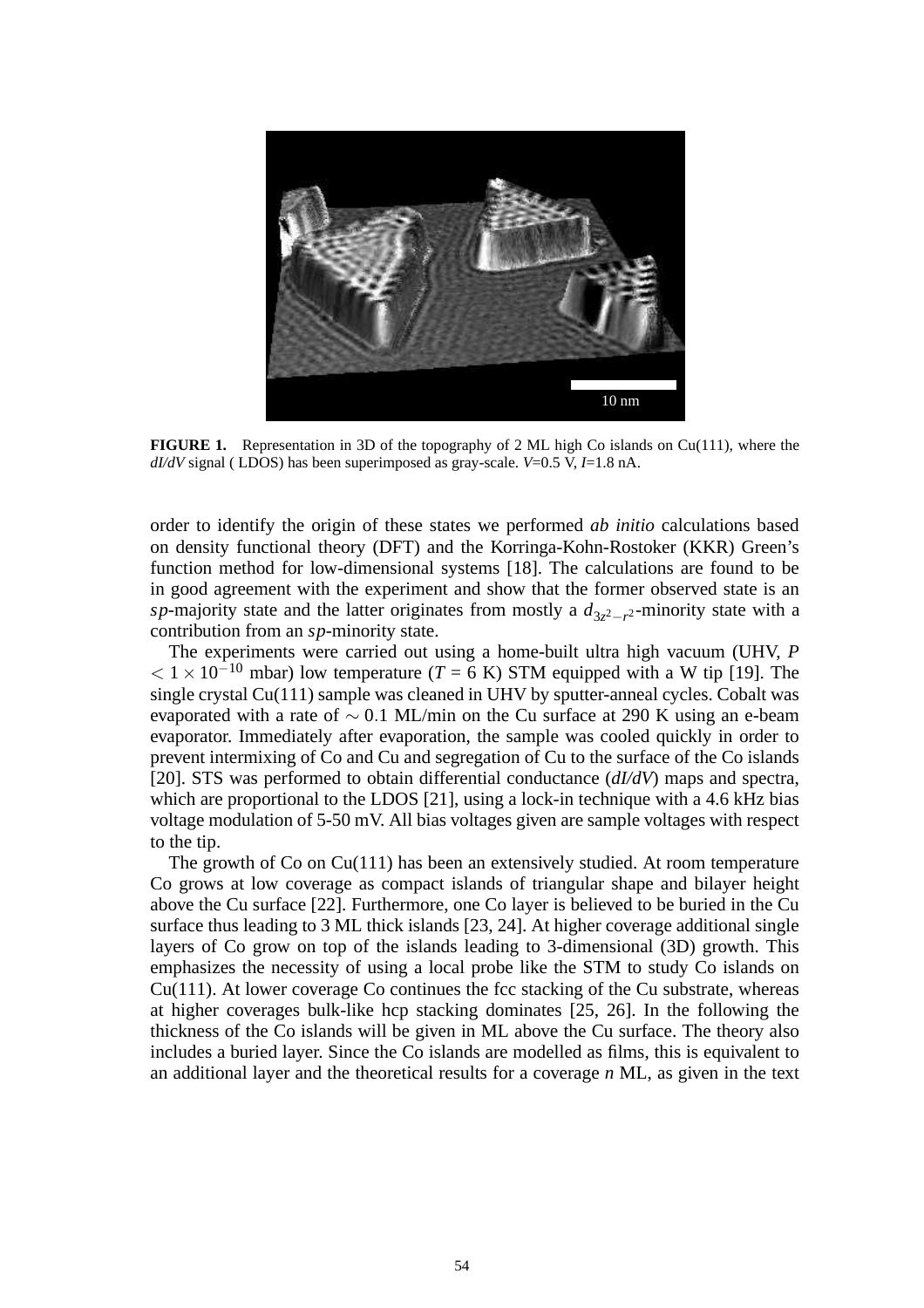

**FIGURE 2.** Dispersion relation of the electronic state determined from standing electron waves on Co islands. The solid line represents a parabolic fit.

below, is thus a calculation for  $n+1$  ML.

In Fig. 1 we present a typical (constant current) STM image of Co islands grown on Cu(111) at low coverage. It shows the well-known compact islands of triangular shape and bilayer height [22]. The two island orientations have been explained by initial nucleation on the two different threefold hollow sites of the  $Cu(111)$  surface, thus leading to a stacking fault at the interface for the one island orientation, whereas the other continues the exact fcc stacking of the substrate [8]. The topography is shown in a 3D representation here where the grayscale coding is given by the simultaneously obtained *dI/dV* signal. On the Cu(111) surface we observe the well-known standing electron wave patterns in the LDOS which are due to the quantum interference of surface state electrons scattering off steps and defects [9, 10]. We also observe a similar pattern of Friedel oscillations on the Co islands, evident of a free-electron-like surface state. From the interference pattern, the wave length and thereby the wave vector  $(k_{\parallel})$  of the electronic state can be determined. As the bias was varied we observed a continuous variation of the wave length of the interference pattern, i.e. a dispersion of the electronic state. By Fourier transforming [27] the *dI/dV* maps, we determined the dispersion relation of the surface state. Only the center part of an island was used, free of step edges. The Fourier spectrum was isotropic (ring-shaped) in the surface plane indicative of a free-electron-like state with isotropic effective mass [27, 28], except for directions of increased intensity given by the shape of the island. The standing waves on a triangular shaped island thus gave a Fourier pattern of 6 distinct brighter spots lying on a ring. A radial average of the Fourier spectrum was used to determine  $k_{\parallel}$ . The uncertainty in the determination of  $k_{\parallel}$ , given by the full width at half maximum (FWHM) of the radial average, was about  $10\%$ . Care was taken to use islands large enough to contain at least 5 maxima in the standing wave pattern of the LDOS. The  $E(k_{\parallel})$  dispersion is presented in Fig. 2. The data are perfectly fitted to a parabolic dispersion relation  $E(k_{\parallel}) = E_0 +$  $\hbar^2 k_{\parallel}^2/2m^*$ , described by an onset just below the Fermi level at  $E_0 = -0.16$  eV and an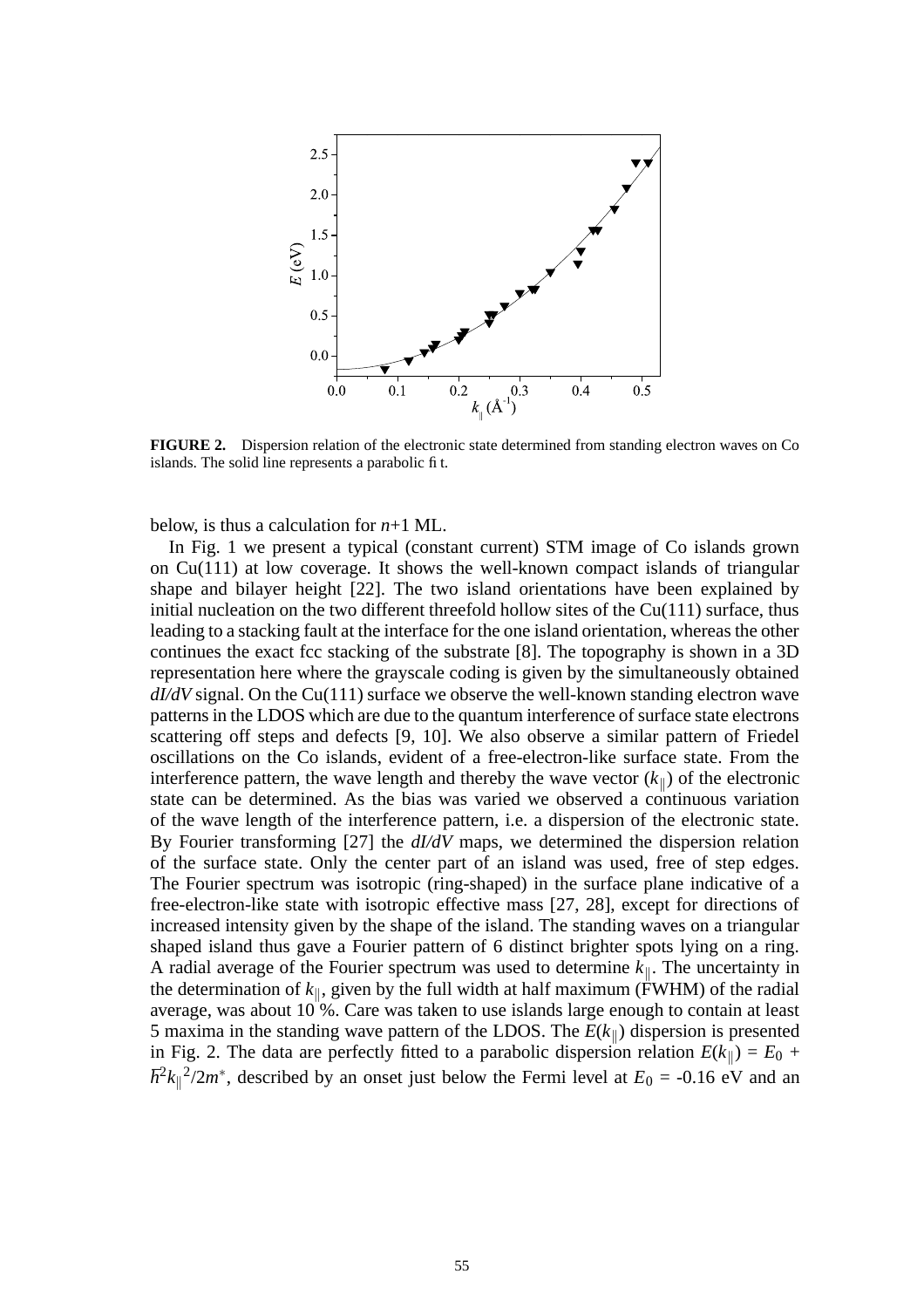

**FIGURE 3.** The upper graph (solid line) shows an STS spectum on a 2 ML high Co nanoislands. The lower graph shows the calculated LDOS 2.1Å above a 2 ML Co film on Cu(111). ( $E_F = 0$  eV)

effective mass  $m^* = 0.38$   $m_e$ , where  $m_e$  is the free electron mass. All energies are relative to *EF*. Islands of different shape, orientation and size were investigated without finding any significant differences.

On higher coverage islands the standing electron waves were also observed. The dispersion relation of this electronic state has been determined for 3 and 4 ML as described above. Also here we find a parabolic dispersion with an unchanged effective mass and a small shift of the onset to higher energies with increasing coverage such that the state becomes completely unoccupied at 4 ML [29].

The Co islands were further investigated by STS (Fig. 3). The *dI/dV(V)* spectrum on the Co island consists of the (mostly unoccupied) electronic state described above, and a very pronounced and sharp peak in the LDOS at  $-0.31 \pm 0.02$  eV with FWHM  $= 0.1 \pm 0.02$  eV. We have taken spectra on a large number of islands of varying size, shape and orientation using different tips. The only differences observed were that the spectra of one island orientation have the peak centered approximately 30 meV lower than spectra taken on islands of the other orientation. Otherwise the spectra agreed over the energy range  $\pm$  1.5 eV. Although the observed difference is rather small, we believe that this is an effect of the stacking fault present in one island orientation leading to a different spatial and electronic configuration at the Co/Cu interface. To exclude any tipinduced effects, a reference spectrum on a clean part of the  $Cu(111)$  surface has been recorded with the same tip, reproducing the well-known onset of the surface state and being otherwise featureless [10]. Note, that a similar clear onset of the free-electron-like surface state on the Co islands is difficult to detect since it is buried in the tail of the strong feature at -0.31 eV.

A state similar to the one reported here has previously been observed on Co(0001) by photoemission [30] and STS [31], whereas a theoretical study by Braun and Donath did not predict any surface state on Co(0001) in this energy range [32]. An earlier STM study of Co/Cu(111) by Vázquez de Parga *et al.* [8] observed a strong dependence on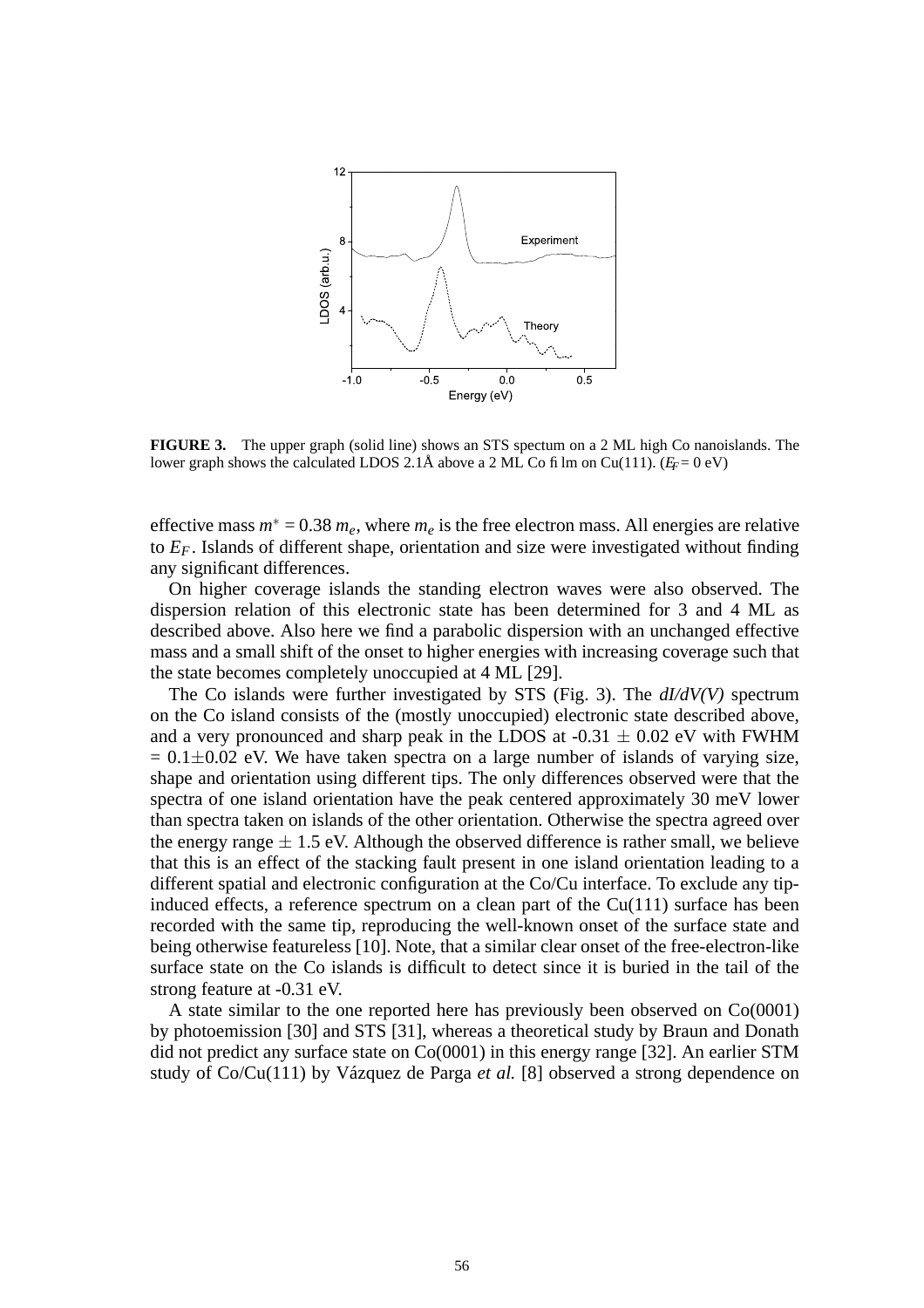the stacking of the Co island, where the LDOS appeared larger at positive energies for islands with a stacking fault. But they neither saw the standing electron waves nor did they see a peak in the LDOS below *EF*, but rather a smooth featureless spectrum. These experiments were performed at room temperature (RT) and we believe that the data are affected by intermixing of Co/Cu or contamination of the surface. We have measured spectra on islands grown at 345 K, where intermixing occurs, and on RT-grown islands followed by carbon monoxide (CO) adsorption. In both cases we observed a strong suppression of the surface state features. We note that a recent low temperature STM experiment by Pietzsch *et al.* have reproduced the findings reported here [33].

In order to interpret the experimental observations we performed *ab initio* calculations of the electronic states for 2, 3 and 4 ML of Co on Cu(111). Our calculations are based on the local spin density approximation of DFT and the KKR Green's function method [18]. First, we treat the Cu surface as a two-dimensional (2D) perturbation of Cu bulk. Taking into account the 2D periodicity of the ideal surface, one can find the structural Green's function, using a Dyson equation. This is then used to calculate the Green's function of the perturbed system with the Co layer on the surface. The full charge density is taken into account and self-consistent spin-polarized calculations are performed for the dispersion relation and the density of electronic states. Our study of the interlayer relaxations shows that the main results presented in this paper are not affected by relaxations. Since the experiments showed that there was no significant dependence on island size, the calculations are done for  $Co$  fcc films on  $Cu(111)$ . We find that the surface states are spin-polarized. The quantum interference in the LDOS observed with the STM is due to scattering of *sp* majority electrons. Our calculations show that the majority *sp*-states have a parabolic dispersion relation, which for 2 ML Co can be described by the theoretical parameters  $E_0 = -0.17$  eV and  $m^* = 0.42$   $m_e$ . The calculations are in agreement with the experimental results for all Co coverages and the trend of increasing  $E_0$  with coverage is reproduced in the calculations [29]. We expect the spin-polarized surface state to influence the surface magnetic properties of the Co islands. Furthermore, since the changing onset with coverage results in a varying density of the state below  $E_F$ , it allows us to control the contribution to the surface magnetism by varying the coverage.

Our calculations of the LDOS for the vacuum position 2.1Å above 2-4 ML Co on Cu(111) show that the strong feature below the Fermi level is due to minority  $d_{3z^2-r^2}$ states. As an example we present in Fig. 3 the LDOS above 2 ML Co on Cu(111), which is in good agreement with the experiment. The charge density distribution of the minority surface state at the  $\bar{\Gamma}$  point has  $d_{3z^2-r^2}$  character. Surface states of similar character have previously been observed with STS on e.g. Fe(001), Cr(001) [34] and Co(0001) [31]. Here, however, the calculations show that a small minority *sp* contribution is present as well. Due to the spin-polarized nature of this state and the very strong intensity we believe that the surface state observed in the present study may be of importance in tunneling magnetoresistance (TMR) devices [1, 2]. The possible influence of hybridization of this state with the oxide spacer layer in a real TMR device has to be investigated in more detail, though [4].

In conclusion, we have investigated the electronic structure of Co nanoislands on Cu(111), where we identify two electronic features with STS. A mainly unoccupied state showed Friedel oscillations in the LDOS, which were used to determine its dispersion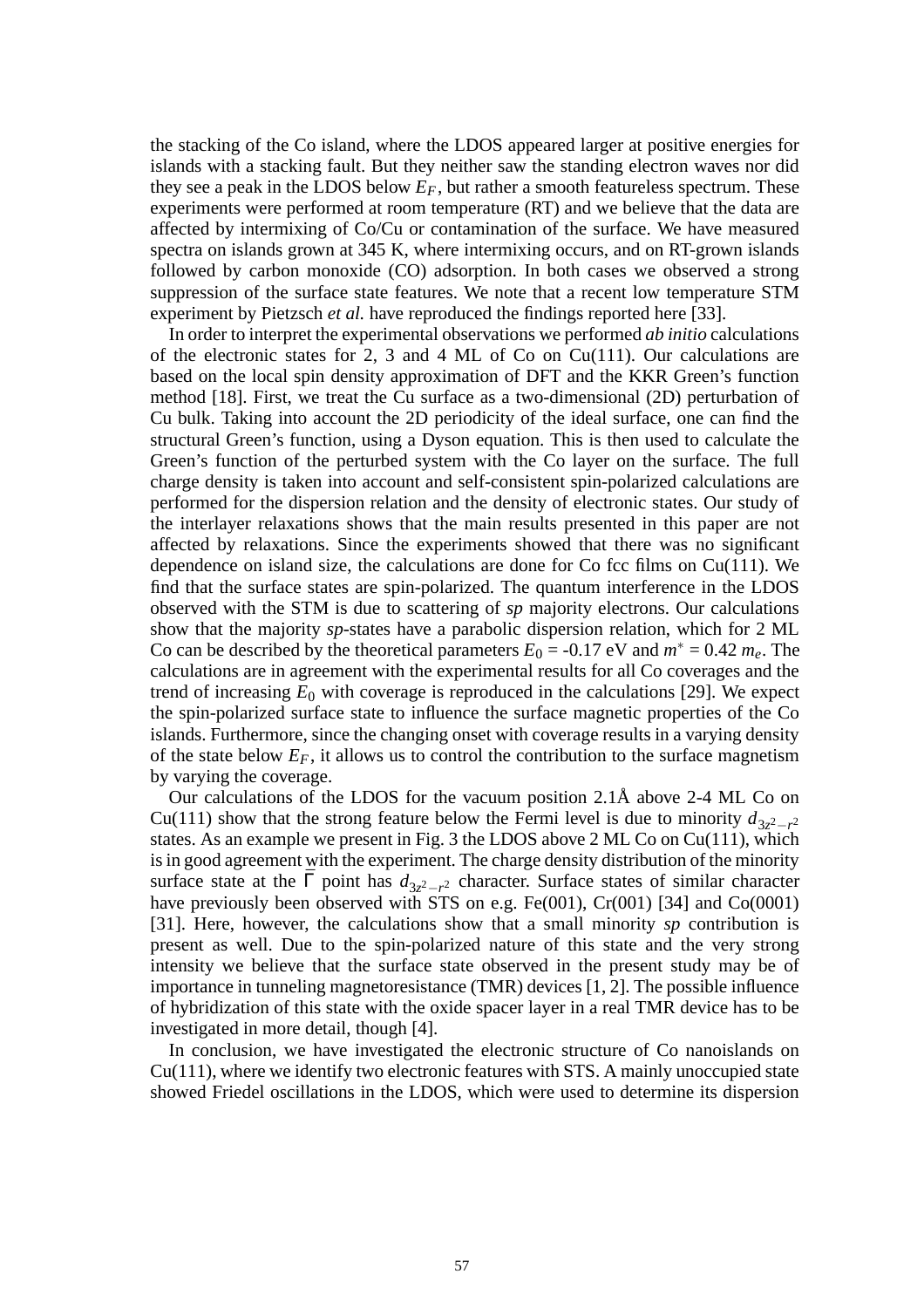relation. Our *ab initio* calculations, which take into account the atomic arrangement at the interface and the interaction between Co layers and the Cu surface fully selfconsistently, show that this state is an *sp*-majority state. The state shifts with coverage and is thus expected to have a coverage dependent influence on the surface magnetic properties. Furthermore, we observe an intense peak in the LDOS below *EF*. This state is mostly due to a  $d_{3z^2-r^2}$ -minority band giving rise to a strong LDOS at the energy of its minimum.

## **REFERENCES**

- 1. Prinz, G. A., *Science*, **282**, 1660–1663 (1998).
- 2. Prinz, G. A., *Journal of Magnetism and Magnetic Materials*, **200**, 57–68 (1999).
- 3. Gambardella, P., Dallmeyer, A., Maiti, K., Malagoli, M. C., Eberhardt, W., Kern, K., and Carbone, C., *Nature*, **416**, 301 (2002).
- 4. De Teresa, J. M., Barthelemy, A., Fert, A., Contour, J. P., Montaigne, F., and Seneor, P., *Science*, **286**, 507 (1999).
- 5. Mankey, G. J., Willis, R. F., and Himpsel, F. J., *Phys. Rev. B*, **47**, 190–196 (1993).
- 6. Alkemper, U., Carbone, C., Vescovo, E., Eberhardt, W., Rader, O., and Gudat, W., *Phys. Rev. B*, **50**, 17496–17501 (1994).
- 7. Osterwalder, J., Greber, T., Wetli, E., Wider, J., and Neff, H. J., *Progress in Surface Science*, **64**, 65–87 (2000).
- 8. Vázquez de Parga, A. L., García-Vidal, F. J., and Miranda, R., *Phys. Rev. Lett.*, **85**, 4365 (2000).
- 9. Hasegawa, Y., and Avouris, P., *Phys. Rev. Lett.*, **71**, 1071 (1993).
- 10. Crommie, M. F., Lutz, C. P., and Eigler, D. M., *Nature*, **363**, 524 (1993).
- 11. Li, J., Schneider, W.-D., Berndt, R., and Crampin, S., *Phys. Rev. Lett.*, **80**, 3332 (1998).
- 12. Suzuki, T., Hasegawa, Y., Li, Z.-Q., Ohno, K., Kawazoe, Y., and Sakurai, T., *Phys. Rev. B*, **64**, 081403 (2001).
- 13. Pons, S., Mallet, P., and Veuillen, J.-Y., *Phys. Rev. B*, **64**, 193408 (2001).
- 14. Li, J., Schneider, W.-D., Berndt, R., Bryant, O. R., and Crampin, S., *Phys. Rev. Lett.*, **81**, 4464 (1998).
- 15. Bürgi, L., Jeandupeux, O., Brune, H., and Kern, K., *Phys. Rev. Lett.*, **77**, 4516 (1999).
- 16. Kliewer, J., Berndt, R., Chulkov, E. V., Silkin, V. M., Echenique, P. M., and Crampin, S., *Science*, **288**, 1399 (2000).
- 17. Wahl, P., Schneider, M., Diekhöner, L., Vogelgesang, R., and Kern, K., *Phys. Rev. Lett.*, **91**, 106802 (2003).
- 18. Wildberger, K., Stepanyuk, V. S., Lang, P., Zeller, R., and Dederichs, P. H., *Phys. Rev. Lett.*, **75**, 509 (1995).
- 19. Jeandupeux, O., Bürgi, L., Hirstein, A., Brune, H., and Kern, K., *Phys. Rev. B*, **59**, 15926 (1999).
- 20. Rabe, A., Memmel, N., Steltenpohl, A., and Fauster, T., *Phys. Rev. Lett.*, **73**, 2728 (1994).
- 21. Tersoff, J., and Hamann, D. R., *Phys. Rev. B*, **31**, 805–813 (1985).
- 22. Figuera, J. d. l., Prieto, J. E., Ocal, C., and Miranda, R., *Phys. Rev. B*, **47**, 13043–13046 (1993).
- 23. Scheuch, V., Potthast, K., Voigtländer, B., and Bonzel, H., *Surf. Sci.*, **318**, 115–128 (1994).
- 24. Pedersen, M. Ø., Bönicke, I. A., Lægsgaard, E., Stensgaard, I., Besenbacher, F., Ruban, A., and Nørskov, J. K., *Surf. Sci.*, **387**, 86–101 (1997).
- 25. Figuera, J. D. L., Prieto, J. E., Kostka, G., Müller, S., Ocal, C., Miranda, R., and Heinz, K., *Surf. Sci.*, **349**, L139–L145 (1996).
- 26. Heinz, K., Müller, S., and Hammer, L., *J. Phys. Cond. Matt.*, **11**, 9437–9454 (1999).
- 27. Petersen, L., Sprunger, P. T., Hofmann, P., Lægsgaard, E., Briner, B. G., Doering, M., Rust, H.-P., Bradshaw, A. M., Besenbacher, F., and Plummer, E. W., *Phys. Rev. B*, **57**, R6858–R6861 (1998).
- 28. Song, Z., Pascual, J., Conrad, H., Horn, K., and Rust, H.-P., *Appl. Phys. A*, **72**, S159–S162 (2001).
- 29. Diekhöner, L., Schneider, M. A., Baranov, A. N., Stepanyuk, V. S., Bruno, P., and Kern, K., *Phys. Rev. Lett.*, **90**, 236801 (2003).
- 30. Himpsel, F. J., and Eastman, D. E., *Phys. Rev. B*, **20**, 3217–3220 (1979).
- 31. Okuno, S. N., Kishi, T., and Tanaka, K., *Phys. Rev. Lett.*, **88**, 066803 (2002).